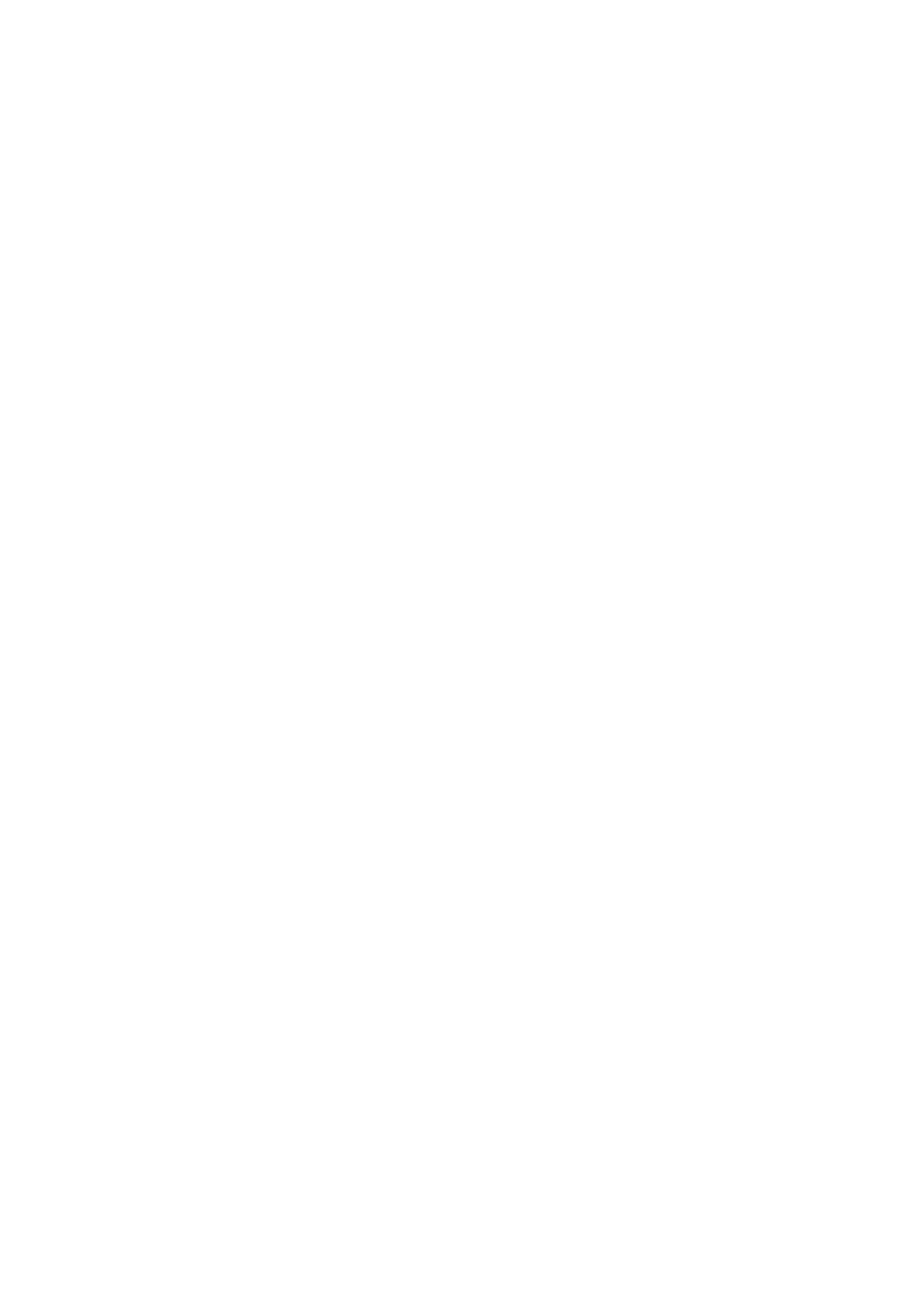

<span id="page-2-0"></span>

#### **8 April 2022**

#### **REQUEST FOR WITHDRAWL AND CORRECTION**

| To:       | Auckland Council                                                             |
|-----------|------------------------------------------------------------------------------|
| From:     | Golf New Zealand                                                             |
| Subject : | Draft Auckland Golf Investment Plan – Request for withdrawal and correction. |

This request is submitted by Golf New Zealand and fully endorsed by Auckland Golf and North Golf.

Golf New Zealand is fully supportive of Auckland Council having an investment plan for golf. The sport of golf is growing, and as the city grows, Auckland will need more golf facilities to serve future demand.

Golf has a significant and positive impact on Auckland. This impact is realised through social, environmental, economic and community outcomes for the city and its people. We consider Auckland Council a critical partner and we want to work hand in hand to shape the future of Golf in Auckland.

As the leadership body for the sport, Golf New Zealand is concerned about the recently released Draft Auckland Golf Investment Plan (Plan). There are several factual errors and misleading generalisations made in the Plan which we believe justify a withdrawal and redraft of the Plan. It is of great concern that this document has been released to the public. Public submissions will be based on incorrect, inaccurate, and misleading information. We believe this will render any submissions made invalid. There is an imbalance in the messaging and a bias against golf that may have detrimental consequences not only for golf, but for the people of Auckland.

Our vision is to be an integral part of Auckland's future, enriching Auckland through golf. This report does not provide a fair representation of the true value of golf or golf facilities to Auckland. It relies on information that is nearly a decade old in some cases and does not truly reflect a post covid world and the growth of golf over many years.

In addition, project timelines and consultation periods presented both publicly, and directly to stakeholders are misleading. The Plan states that during the formation of this Plan, stakeholders including specifically 'New Zealand Golf' (now Golf New Zealand, name changed in 2019) were 'checked in' with. This is misleading; Golf New Zealand was consulted years ago and were not aware of this Plan. We, as well as Auckland and North Golf, were given advanced notice only two days before the plan went public which was insufficient time to respond. We do not consider this consultation, nor does it constitute due and proper process. This disappointment in the lack of consultation is reinforced by the fact the document has numerous inaccuracies, errors, generalisations and is based on out of date and redundant information.

We wish to reiterate that we welcome an investment plan for Golf in Auckland and are open and ready to engage, consult, advocate and support Auckland Council's work to enrich more lives in Auckland through Golf however, we want to start from a foundation that is accurate and true so that together, we can get valid and meaningful feedback from the public and relevant stakeholders.

Golf New Zealand 120 Abbotts way www.golf.co.nz

Remuera, Auckland 1050 hello@golfnz.org.

+64 485 3230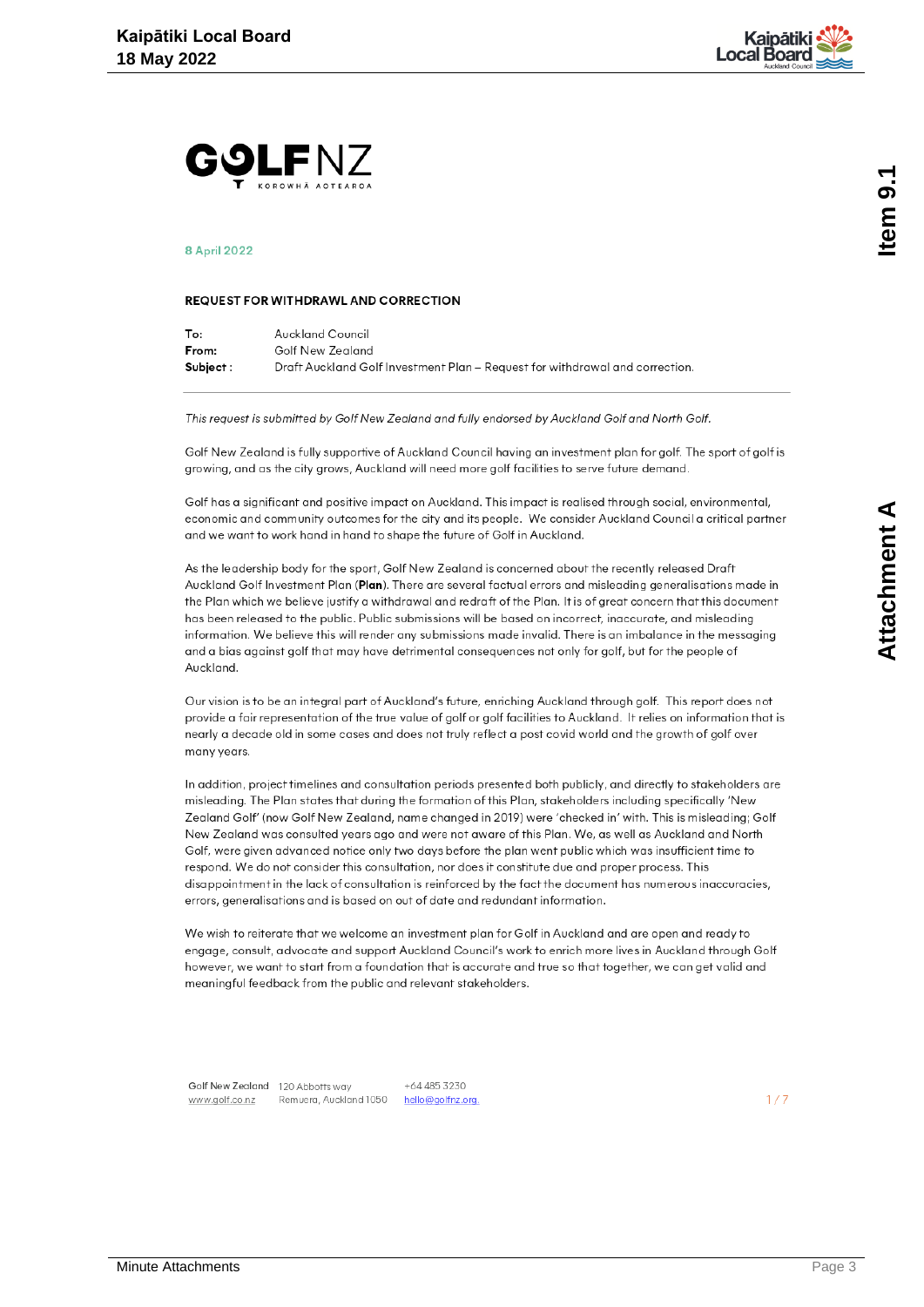

#### Golf is a growing sport and is contributing towards the vision of Auckland being the world's most active city.

The Plan is silent on this fact and infers the opposite. Participation in golf has significantly increased each year, for several years. It is fundamentally incorrect to say that experienced golfers are declining in number, that there are few places for people to get started in golf and that golf courses are only open to members or people paying green fees. We present the following facts and research to provide evidence on our position.

- Golf is the largest club-based sport in the country with an estimated 500,000 participants.
- Since 2013, golf club membership within Auckland has grown 29% to 31,739. For context, golf's adult club membership is larger than rugby, netball and football's adult membership combined. Participation and membership trends prove significant growth in Auckland and New Zealand highlighted in the tables below. For instance, the number of rounds played has increased 11% since 2017, while the number of club members has grown 31%. This growth has occurred despite restrictions of COVID-19 lockdowns and international visitors.

| Golf Rounds Played |           |           |           |           |                     |  |  |
|--------------------|-----------|-----------|-----------|-----------|---------------------|--|--|
|                    | 2017      | 2018      | 2019      | 2020      | 2021                |  |  |
| Auckland           | 927,276   | 927,712   | 1,021,605 | 1,023,107 | 1,026,843<br>$+11%$ |  |  |
| New<br>Zealand     | 3,678,718 | 3,686,275 | 3,907,495 | 3,907,243 | 4,315,855<br>$+17%$ |  |  |

| Golf Membership |         |         |         |         |         |                   |  |  |
|-----------------|---------|---------|---------|---------|---------|-------------------|--|--|
|                 | 2017    | 2018    | 2019    | 2020    | 2021    | 2022              |  |  |
| Auckland        | 24,321  | 23,271  | 23,369  | 28,514  | 30,795  | 31,765<br>$+31%$  |  |  |
| New<br>Zealand  | 104,251 | 103,443 | 105,976 | 115,835 | 126,608 | 128,980<br>$+24%$ |  |  |

- Over 1,100,000 competitive rounds of golf are now played in Auckland annually which do not include a large number of events, charity days, corporate days, recreational play or practice rounds.
- Each round of golf is approximately 4 hours of active recreation per person playing. Accounting for competitive rounds alone as per the point above, golf currently contributes over 4,400,000 hours of active recreation. If golf courses were repurposed to other forms of recreation, there is risk that this would result in an overall decrease in active recreation. Golf courses are utilised 7 days a week during all daylight hours compared to other green space such as football fields which are predominantly used after hours or at weekends.

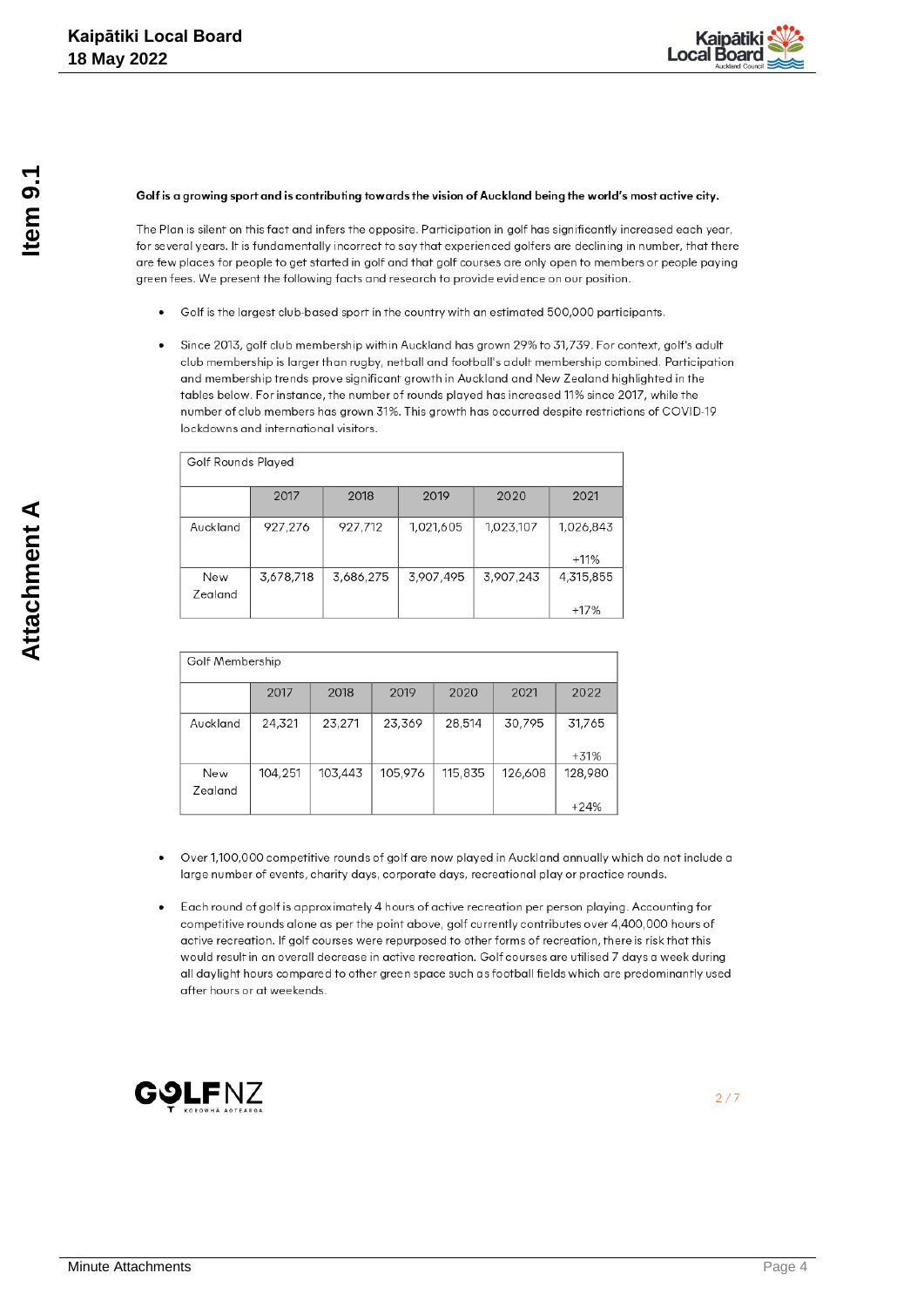

- Based on population growth projections, we can expect an increase in golfers across Auckland over the next 20 years. Accordingly, there is a risk that the number of golf clubs that currently operate across Auckland will not be able to keep up with demand and more golf facilities are needed.
- Since 2018, a new strategy to grow children and young people's participation has led to a 71% increase in U/19 club membership and 99,133 rounds played in the past 12 months.
- Golf New Zealand started to register casual golfers/non-club members in 2014 and this has grown per annum significantly with 48,805 Aucklanders formally registering with Golf New Zealand as casual golfers.
- The existing network of private and public golf facilities provide a wide variety of pricing for membership and green fees which makes golf accessible to a diverse range of participants in age, ethnicity, gender, ability, and income levels.

There is an unreasonable assumption that existing 18-hole courses are not able or are not currently catering to the needs of a diverse range of participants. Club management and facility operators recognise the importance of being customer-focused and currently deliver a wide-range of experiences for all skill levels including beginners, children, youth, women, families, and disabled peoples. It is the inclusive nature of golf where players of all ages and skill levels can choose the course length, layout and format that suits their preferences while playing together.

Auckland Council's report states that there are few places for people to get started in golf. To add further context to this statement, the arowth trajectory of golf participation can be associated with the interest in the sport, demand, and supply of existing quality opportunities at golf clubs and facilities in Auckland to help people learn, start, and play through coaching, events, 6-hole, 9-hole recreational play which have all grown in line with 18-hole rounds played. Introductory facilities and experiences do not have to be mutually exclusive and there are many examples on Council owned land or managed facilities that cater for broad range of beginners, casual golfers, pay-for-play experiences.

Golf New Zealand's advocacy position is for Auckland Council to recognise any loss of golf's existing footprint would not only be detrimental to the supply network of golf facilities but also to the experience and equitable access to existing and future golfers. Further, increased investment to enhance and add new introductory facilities is required to meet the demand of golf in the future.

#### Golf is one of the most popular sport and recreation activities with a diverse participant base.

In the Plan, Auckland Council make several inaccurate and misleading statements that do not recognise the diverse participant groups that engage in golf as participants or user groups who value the golf club and facility as their source of belonging and community.

The Plan states that 'Auckland Golf courses meet the needs of a relatively narrow segment of the population'. Decisions that have such a significant impact for the future of golf must be informed by credible sources of data and information. Such data is provided below to demonstrate the concern around providing no context to such statements in the Plan.

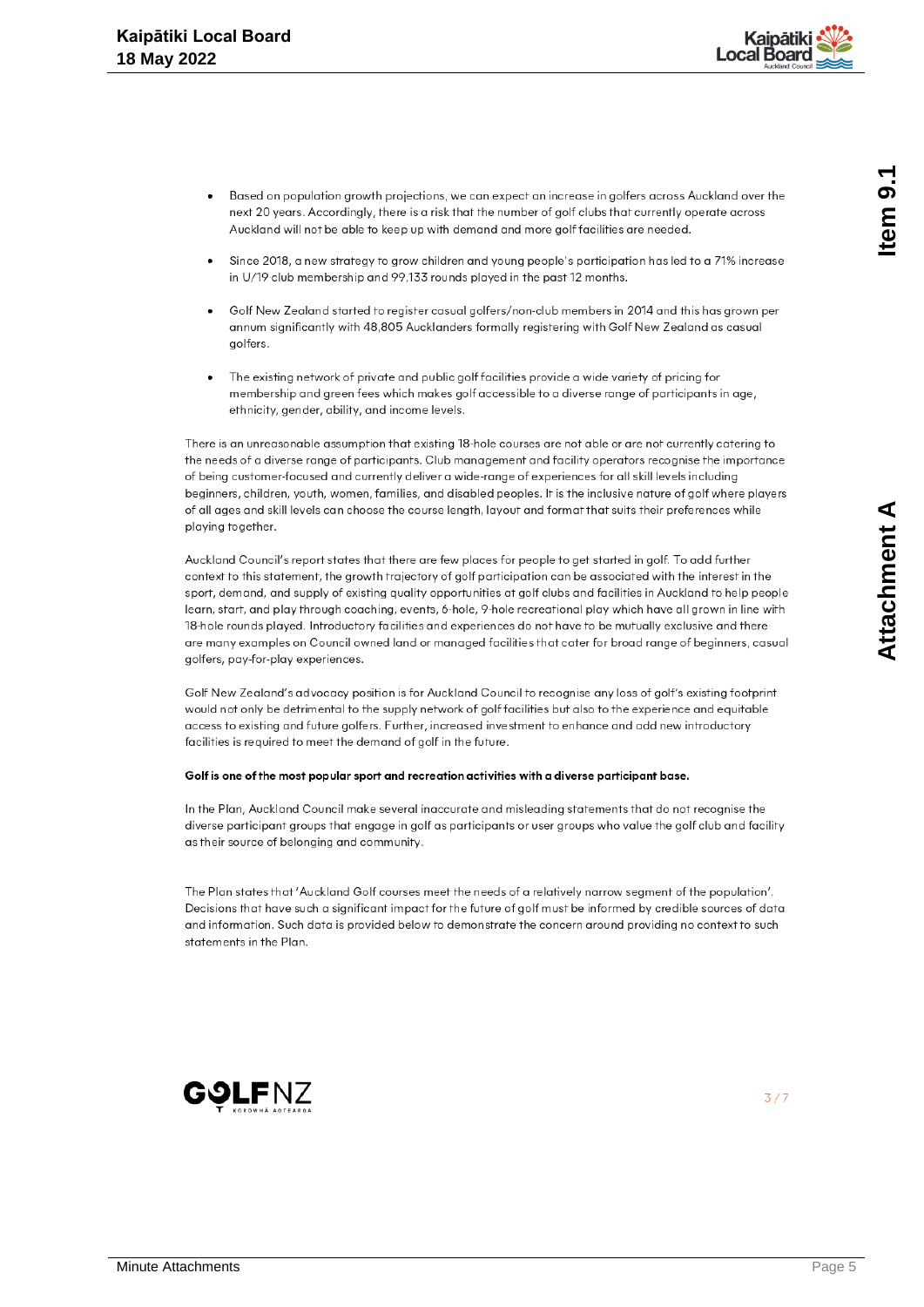

- Active New Zealand Survey (2019) undertaken by Sport New Zealand highlights golf as one of the most popular sport and recreation activities for adults with 10% of Aucklanders participating in the last 12 months. For context, participation football (7%), netball (5%), cricket (4%) hockey (2%) and rugby (2%).
- The research also highlights that Golf is one of the most popular sport and recreation activities for males and females. For context:
	- o 17% of males have played golf in the last 12 months
	- o Male participation across other sports, football (10%), tennis (9%), cricket (7%) and rugby (4%)
	- 5% of females have played golf in the last 12 months  $\circ$
	- $\circ$ Female participation across other sports, netball (8%), tennis (7%), football (4%), cricket (2%) and rugby (1%).
- Golf connects participants from many different cultural and ethnic backgrounds to be active. For context, this table highlights sport participation in the last 12 months by ethnicity.

|          | NZ European | Māori | Pacific | Asian |
|----------|-------------|-------|---------|-------|
|          |             |       | Peoples |       |
| Golf     | 11%         | 10%   | 8%      | 7%    |
| Tennis   | 9%          | 6%    | 6%      | 7%    |
| Football | 7%          | 6%    | 7%      | 9%    |
| Rugby    | 2%          | 4%    | 8%      | 1%    |

Golf is the source of inspiration for many age groups to be physically active for the enjoyment, social connection, and well-being benefits with minimal drop off in participation across the lifespan, particularly important as inactivity tends to increase with age.

|          | 18-24 | 25-34 | 35-49 | 50-64 | 65-75 | 75+ |
|----------|-------|-------|-------|-------|-------|-----|
| Golf     | 12%   | 12%   | 10%   | 10%   | 11%   | 7%  |
| Football | 19%   | 10%   | 8%    | 3%    | 1%    | 0%  |
| Cricket  | 9%    | 6%    | 6%    | 2%    | 0%    | 0%  |
| Rugby    | 7%    | 4%    | 2%    | 1%    | 0%    | 0%  |

Golf contributes to an active, healthy lifestyle. It is social, bringing friends and families together from all walks of life. This table reflects sport participation by Socioeconomic Deprivation Index.

|          | Deprivation<br>Deprivation |            | Deprivation      |  |
|----------|----------------------------|------------|------------------|--|
|          | Low 1-3                    | Medium 4-7 | <b>High 8-10</b> |  |
| Golf     | 13%                        | 10%        | 7%               |  |
| Football | 8%                         | 8%         | 6%               |  |
| Tennis   | 11%                        | 8%         | 4%               |  |
| Rugby    | 2%                         | 2%         | 3%               |  |
| Netball  | 5%                         | 5%         | 5%               |  |

The unique value that makes golf an inclusive sport is that it can be played as an individual, in pairs or teams. It's adaptable for a range of disabilities or impairments, e.g. blind, deaf, intellectual, physical, or sensory. The handicap system makes it equitable for varying ages, skill levels, or disability to play and compete with ablebodied participants or within their classification. This table reflects sport and recreation participation in the last 7 days by disabled peoples.

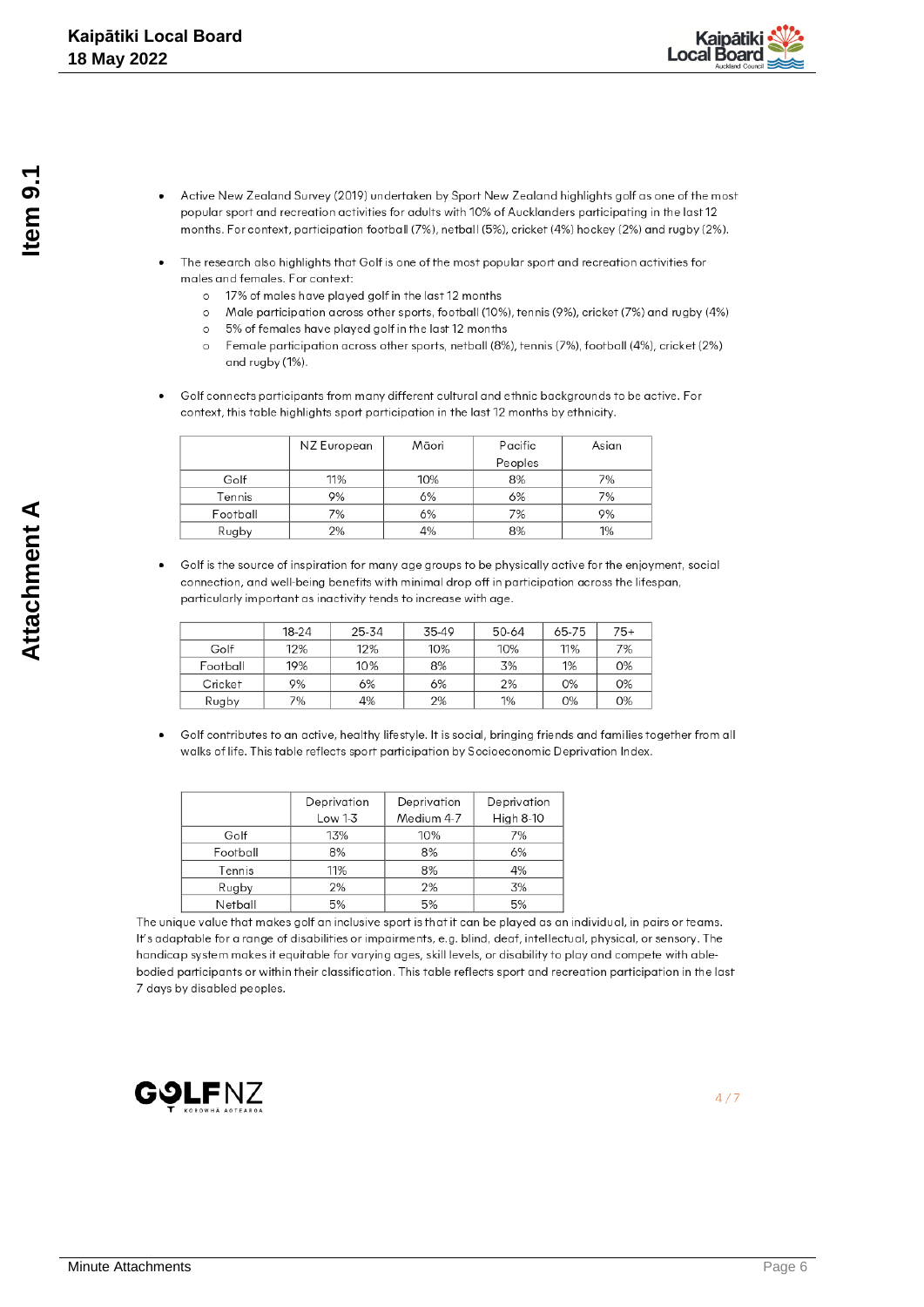|          | Disabled     | Disabled | Disabled | Disabled | Disabled | Disabled | Disabled |
|----------|--------------|----------|----------|----------|----------|----------|----------|
|          | participants | people   | people   | people   | people   | people   | people   |
|          | (total)      | aged 18- | aged 25- | aged 35- | aged 50- | aged 65- | aged     |
|          |              | 24 years | 34 years | 49 years | 64 years | 74 years | $75+$    |
|          |              |          |          |          |          |          | years    |
| Golf     | 5%           | 1%       | 3%       | 2%       | 3%       | 4%       | 4%       |
| Football | 2%           | 2%       | 3%       | 0%       | 0%       | 0%       | 0%       |
| Tennis   | 1%           | 1%       | 1%       | 1%       | 1%       | 0%       | 1%       |
| Rugby    | 1%           | 1%       | 1%       | 0%       | 0%       | 0%       | 0%       |
| Netball  | 1%           | 2%       | 3%       | 1%       | 0%       | 0%       | 0%       |
| Pilates  | 4%           | 2%       | 2%       | 3%       | 3%       | 2%       | 1%       |
| Yoga     | 7%           | 6%       | 6%       | 7%       | 5%       | 2%       | 1%       |

Regarding the Auckland Council comment that the courses are 'public land used exclusively by a small number of regular golfers', it is not clear how Auckland Council have come to this conclusion, the emergence, timeline of this research or whether there was any undertaken at all, that could lead to Auckland Council to present this statement to the public as a fact.

Our points and data above pertaining to participants rebuts the reference to a small number of regular golfers. In regard to the exclusive reference, Golf clubs connect Aucklanders from all walks of life together enhancing social capital and community resilience. For instance:

- For over 100,000 golfers in Auckland, there is lifelong contribution to the prevention of disease  $\ddot{\phantom{0}}$ which reduces the healthcare burden on society and the regular and enduring social interaction is an opportunity to expand social networks and spend quality time with friends and family.
- Women's membership has grown 18% over the previous 5 years.
- Young people's U/19 membership has grown 47% over the previous 5 years.
- Golf provides opportunities for thousands of Aucklanders to make a difference in their community through volunteering.
- Being more than a sport as golf clubs can be significant local businesses, strengthening the surrounding economy and act as the social hub of the community for many diverse groups.
- Golf is a significant contributor to philanthropy and host of charitable events for many causes that are mostly unrelated to golf to benefit local community groups and social enterprises.
- Golf clubs provide affordable spaces for local businesses, community groups, and families to host their functions and events.
- Disability sport and recreation organisations such Halberg Disability Sport Foundation, Blind Sport and Special Olympics work in partnership with golf facilities in Auckland to run All Abilities programmes providing accessible experiences for disabled peoples to learn and play golf.
- Futures Auckland, a collaborative project between golf clubs across the Auckland Region provides access a variety of golf courses and experiences for children and young people of all ages and skill levels with coaching, events, playing opportunities. In 2021, over 25,600 rounds were played and junior membership has continued to grow 10% per annum for membership for U/19 years old over the previous five years.

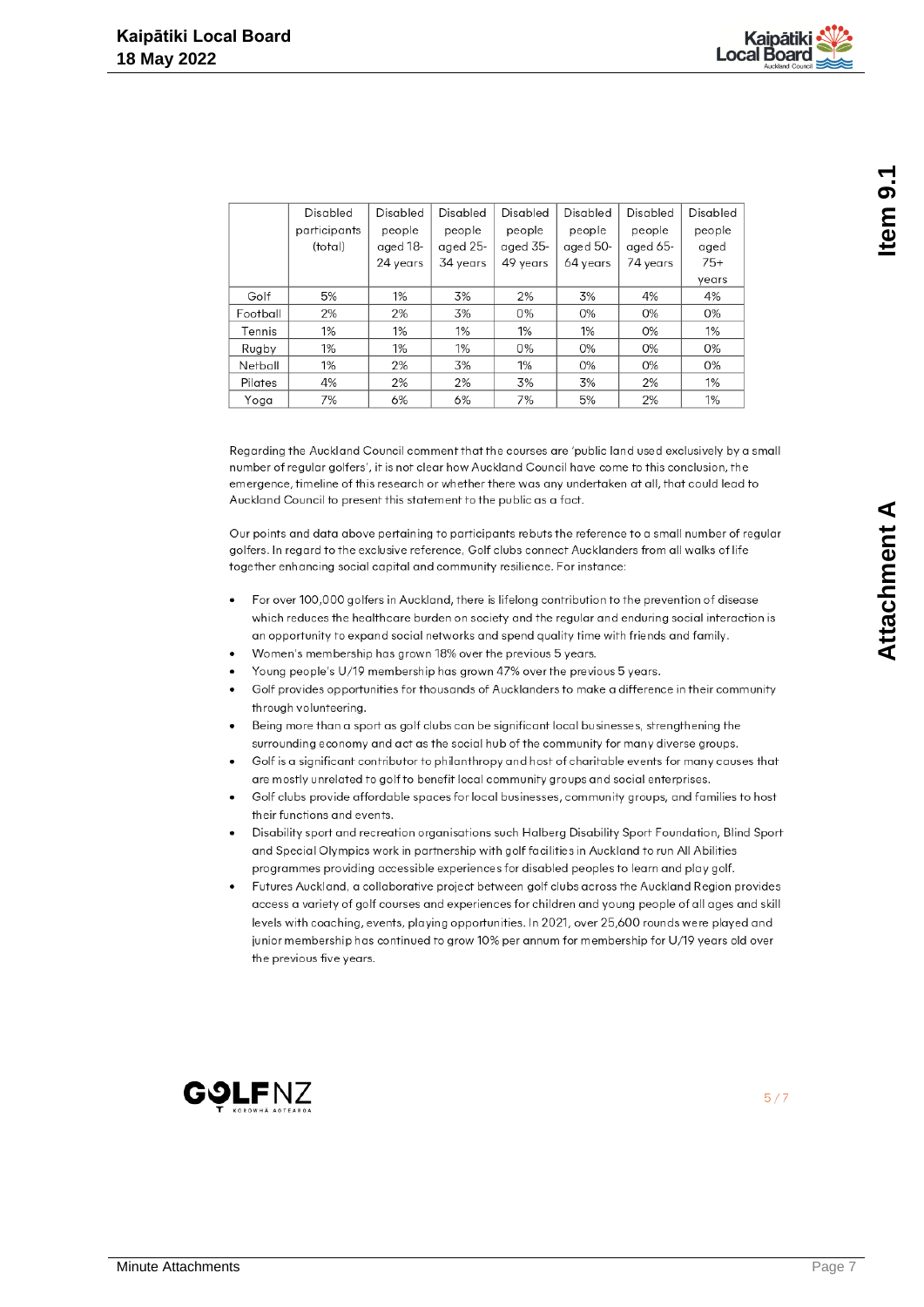

She Loves Golf is about creating fun and social experiences to inspire women to start, learn and play golf. Over 2,500 women get started through an experience led by golf clubs and facilities. As mentioned, women's membership has grown 18% over the previous 5 years.

### **Environmental Concerns**

Aside from the reference to Remuera Golf Club's GEO certification, the Plan is negative and bias stating that some golf courses are high users of water, fertilisers, pesticides, and energy. The Plan has no balanced data or evidence. Further, stating that 'many other golf clubs struggle' is misleading.

Golf courses in Auckland are a part of our cultural heritage, set within natural landscapes, and sanctuaries for plants and wildlife. There is a growing awareness within our communities for the need to preserve our green space while simultaneously protecting sensitive habitats and species. Golf courses act as important tools for environmental conservation, enhancement and provide an escape to nature as urbanisation and intensification increases

Golf New Zealand recognises the effects of climate change, global warming and supports golf clubs adopt practices to:

- conserve natural resources and water usage
- lower energy and fossil fuel use, moving towards green and renewable energy sources
- build resilience to cope with unpredictable weather patterns and related damages.

Golf is already making a positive difference and contributing to being part of the solution by reducing our carbon emissions, adopting new technology and practical solutions to promote and support sustainability in and through golf. For example:

- More than half of Auckland Council owned or managed golf courses back on to green space and act as green buffers to reserves and areas of native bush protecting them from soil erosion, extreme temperature fluctuations, dust and noise pollution and ground water contamination.
- Golf courses provide a valuable storm water function. For example, Takapuna Golf Course collects surface water and run-off from neighbouring streets and properties. Damage to neighbouring and business properties is effectively mitigated in the event of a major weather occurrence such as a 10-year flood
- Remuera Golf Club's habitat restoration project involved converting 60,000m2 to no mow zones, introducing more than 700 native plants and trees planted by volunteers and a predator control programme targeting mice, rats and possums to create a safe habitat for native birds including kereru and kaka.

Further, Auckland Golf and North Golf and the 37 golf clubs have adopted an environmental policy that focuses on:

- Reducing emissions and managing golf clubs carbon footprint
- Restoring the natural environment of the golf course and surrounding community
- Creating a predator-free golf course and community.